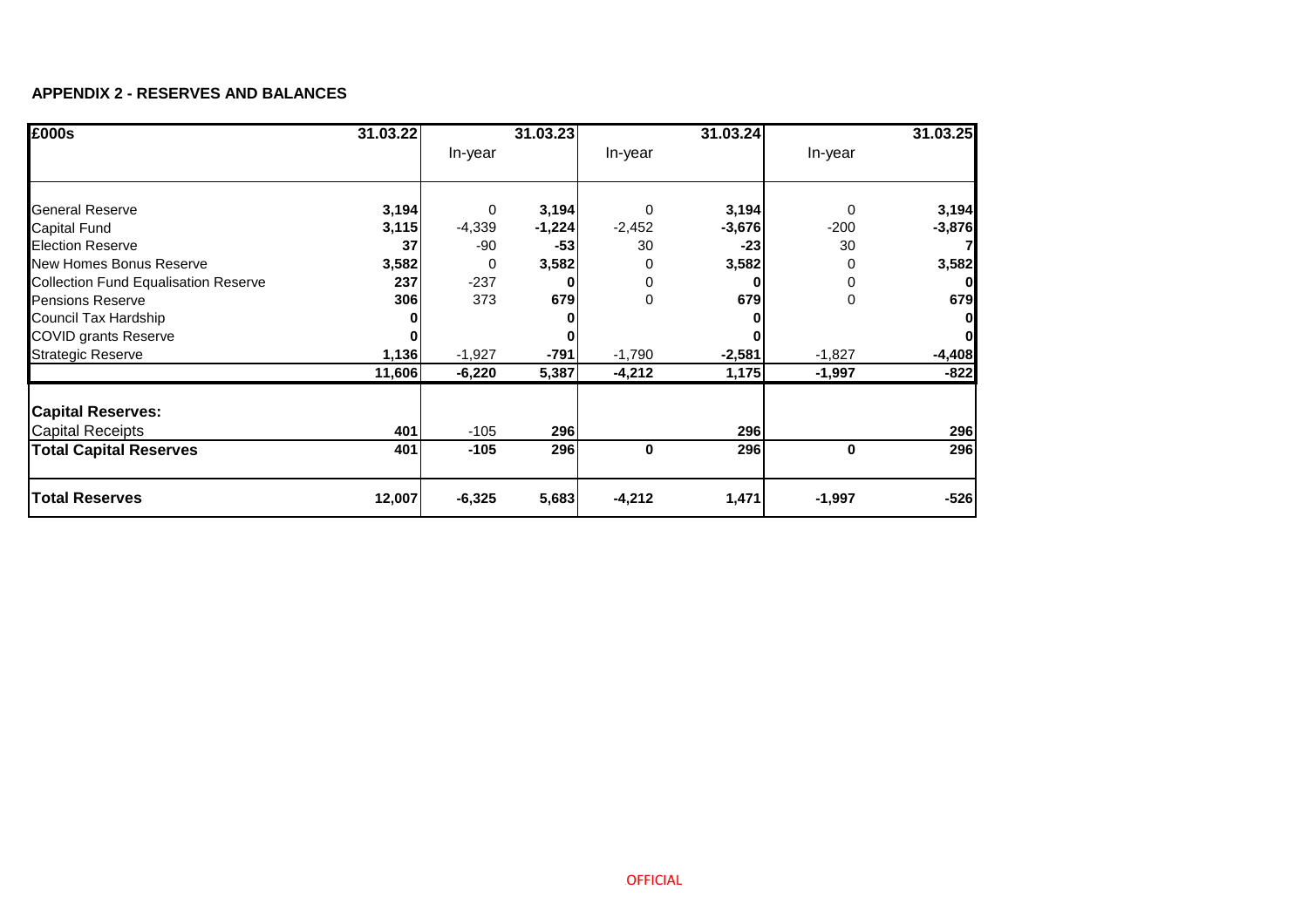## APPENDIX 3: PRESSURES

Budget Pressures 2021/22 - 2024/25

|                                                                                                          | 2022-23<br><b>Estimate</b> | 2023-24<br><b>Estimate</b> | 2024-25<br><b>Estimate</b> | <b>Strategy Reference</b> |
|----------------------------------------------------------------------------------------------------------|----------------------------|----------------------------|----------------------------|---------------------------|
|                                                                                                          | £000's                     | £000's                     | £000's                     |                           |
| Pressures identified 2020/21 Budget Round                                                                |                            |                            |                            |                           |
| <b>General Inflation</b><br>Pay Inflation                                                                | 60<br>180                  | 60<br>180                  | 60<br>180                  | 6.28<br>6.28              |
| <b>Additional Capacity</b>                                                                               |                            |                            |                            |                           |
| Finance & Governance                                                                                     | 170                        | $\Omega$                   | $\mathbf 0$                | 6.28                      |
| <b>Other Budget Pressures</b>                                                                            | 200                        | $-200$                     |                            | 6.28                      |
| <b>Total Pressures 2020/21 Budget Round</b>                                                              | 610                        | 40                         | 240                        |                           |
| Adjustments for 2021/22 and future years                                                                 |                            |                            |                            |                           |
| <b>COVID-related Pressures</b>                                                                           |                            |                            |                            |                           |
| Stand-by payments                                                                                        | $-25$                      |                            |                            |                           |
| Reduction in investment income<br>Additional Vehicle Hire (Streetscene)                                  | $-150$<br>$-23$            |                            |                            |                           |
| loss of car park income                                                                                  | $-155$                     |                            |                            |                           |
| loss of catering income                                                                                  | $-10$                      |                            |                            |                           |
| additional finance resources                                                                             | $-50$                      |                            |                            |                           |
| Ryecare Income                                                                                           | -8                         |                            |                            |                           |
| Procurement savings not achieved<br>Streetscene (reduction of income, offset by reduction in diesel, etc | $-50$<br>$-73$             |                            |                            |                           |
| <b>Customer Services Staff</b>                                                                           | $-90$                      |                            |                            |                           |
| <b>COVID Grant Revenue Officers</b>                                                                      | $-25$                      |                            |                            |                           |
| <b>COVID Marshall</b>                                                                                    | $-12$                      |                            |                            |                           |
| Online meetings<br>Covid-secure workplace adjustments including PPE                                      | $-25$<br>$-45$             |                            |                            |                           |
| Support for Vol and Community sector including additional grant al                                       | $-25$                      |                            |                            |                           |
| COVID implementation and coordination arrangements (extension                                            | $-22$                      |                            |                            |                           |
|                                                                                                          | $-787$                     | $\mathbf 0$                | $\mathbf 0$                |                           |
|                                                                                                          |                            |                            |                            |                           |
| <b>New COVID Pressures</b><br>Additional Vehicle Hire (Streetscene)                                      | 46                         | $-46$                      |                            | 6.21                      |
| Reduction in investment income                                                                           | 125                        |                            |                            | 6.21                      |
| <b>Bureau staff for Streetscene</b>                                                                      | 50                         | $-50$                      |                            | 6.21                      |
|                                                                                                          | 221                        | $-96$                      | $\mathbf 0$                |                           |
|                                                                                                          |                            |                            |                            |                           |
| <b>Council Plan Priorities</b>                                                                           |                            |                            |                            |                           |
| <b>Tackling Inequalities</b>                                                                             | 60                         |                            |                            | 6.13                      |
| <b>Financial Inclusion</b>                                                                               | 50                         | $-50$                      |                            | 6.14<br>6.15              |
| Waste Services Improvement Programme<br><b>Cleaner Streets</b>                                           | 50<br>30                   | $-50$<br>$-30$             |                            | 6.16                      |
| <b>Animal Welfare</b>                                                                                    | 30                         | $-30$                      |                            | 6.17                      |
| <b>Community Safeguarding</b>                                                                            | 55                         |                            |                            | 6.18                      |
| <b>Flooding and Emergency Planning Staffing</b>                                                          | 38                         |                            |                            | 6.19                      |
|                                                                                                          | 313                        | $-160$                     | 0                          |                           |
| <b>Other Costs</b>                                                                                       |                            |                            |                            |                           |
| Audio-Visual System                                                                                      |                            |                            |                            |                           |
| <b>Eco Dev Project Support</b><br>Local Government Reorganisation                                        | 53<br>500                  | $-500$                     |                            | 6.22<br>6.23              |
| <b>Facilities Management</b>                                                                             | 40                         |                            |                            | 6.24                      |
| <b>Meeting Costs</b>                                                                                     | 25                         | $-25$                      |                            | 6.25                      |
| <b>Information Governance</b>                                                                            | 40                         |                            |                            | 6.26                      |
|                                                                                                          |                            |                            |                            |                           |
|                                                                                                          | 658                        | $-525$                     | $\mathbf 0$                |                           |
| <b>One-off Maintenance Costs</b>                                                                         |                            |                            |                            |                           |
| Milton Rooms flat roof works                                                                             | $-25$                      |                            |                            |                           |
| Churchyard wall in Slingsby - Approx. £30k                                                               | $-30$                      |                            |                            |                           |
|                                                                                                          | $-55$                      | $\mathbf 0$                | $\mathbf 0$                |                           |
| <b>Total Budget Pressures</b>                                                                            | 959                        | $-741$                     | 240                        |                           |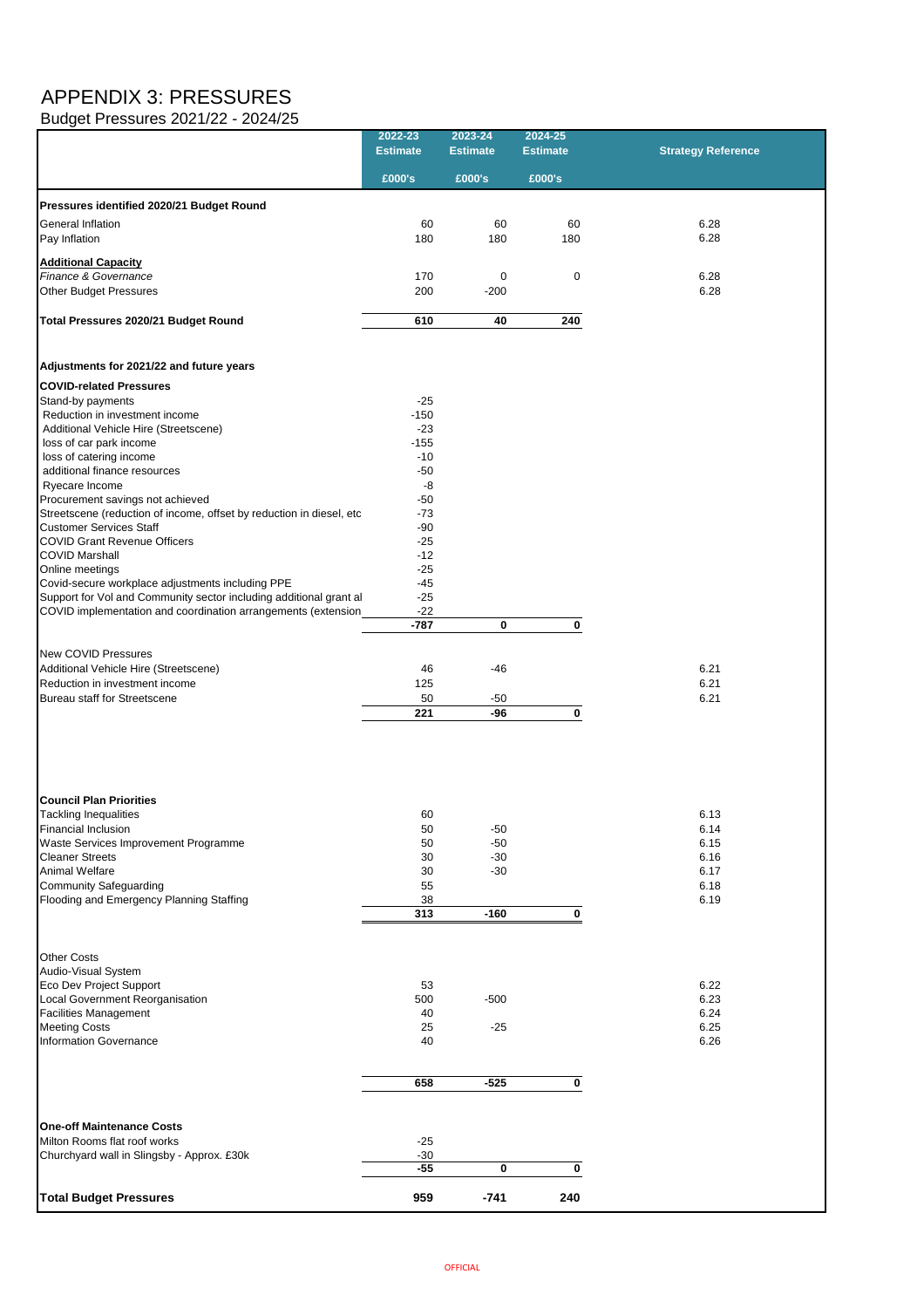# APPENDIX 4: SAVINGS

Budget Savings 2020/21 to 2023/24

|                                  | 2022-23<br><b>Projection</b><br>£000's | 2023-24<br><b>Projection</b><br>£000's | 2024-25<br><b>Projection</b><br>£000's | 2025-26<br><b>Projection</b><br>£000's | <b>Strategy Reference</b> |
|----------------------------------|----------------------------------------|----------------------------------------|----------------------------------------|----------------------------------------|---------------------------|
| Investment Income                |                                        | $-20$                                  |                                        |                                        | 6.3                       |
| Recyling - Green Waste           | $-13$                                  | $-13$                                  |                                        |                                        | 6.3                       |
| Car Park Income                  | $-15$                                  | $-15$                                  |                                        |                                        | 6.3                       |
| Pension Fund Trienniel Valuation | $-148$                                 |                                        |                                        |                                        | 3.15                      |
| <b>Procurement Savings</b>       | 100                                    |                                        |                                        |                                        | 6.29                      |
| Pest Control                     | $-6$                                   | -6                                     |                                        |                                        | 6.3                       |
|                                  |                                        |                                        |                                        |                                        |                           |
| <b>Total Savings</b>             | -82                                    | $-54$                                  |                                        |                                        |                           |

**OFFICIAL**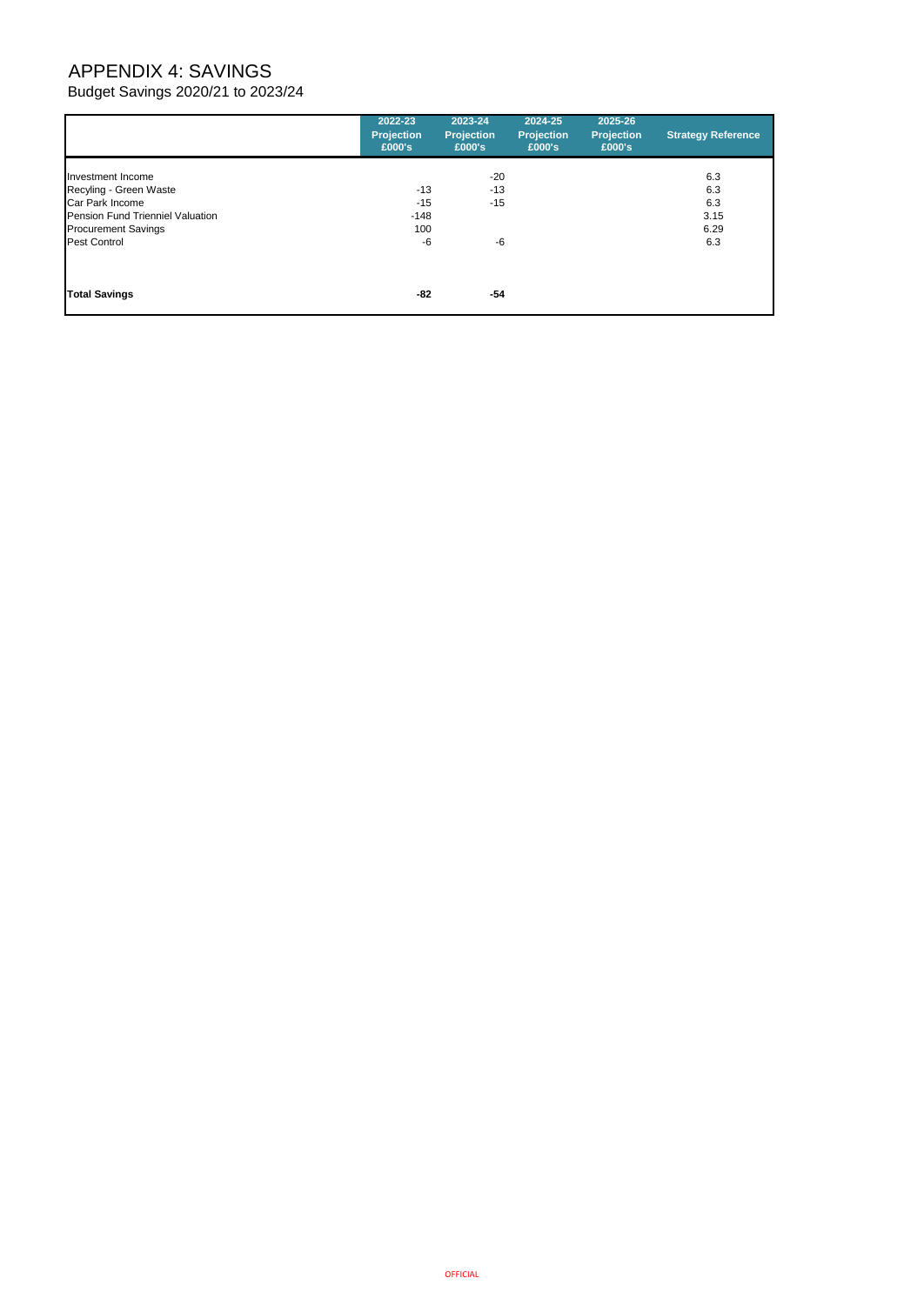#### **APPENDIX 5 - REVISED REVENUE SUMMARY FORECAST**

|                                                                                        | 2021/22<br>original | 2022/23              | 2023/24              | 2024/25    | 2025/26     |
|----------------------------------------------------------------------------------------|---------------------|----------------------|----------------------|------------|-------------|
| Base Budget - starting point                                                           | 7,909               | 8,503                | 10,223               | 9,429      | 9,669       |
| Pressures identified                                                                   | 971                 | 1,802                | $-741$               | 240        | 240         |
| Savings                                                                                | $-377$              | $-82$                | $-54$                | 0          | 0           |
| One off revenue budgets from reserves                                                  | 842                 | $\Omega$             | 0                    | 0          | 0           |
|                                                                                        | 9,345               | 10,223               | 9,429                | 9,669      | 9,909       |
| <b>Planned Contributions to Reserves</b>                                               |                     |                      |                      |            |             |
| Contributions from revenue account<br>Capital Fund                                     |                     |                      |                      |            |             |
| BR Collection Fund Equalisation Reserve                                                |                     |                      |                      |            |             |
| <b>District Election</b>                                                               | 30                  | 30                   | 30                   | 30         | 30          |
| <b>Strategic Reserve</b>                                                               | 0                   | 0                    | 0                    | 0          | $\pmb{0}$   |
| <b>Pensions Reserve</b>                                                                | 225                 | 373                  | 0                    | 0          | 0           |
| Transfer additional Council Tax to Strategic Reserve                                   | 0                   | 0                    | 0                    | 0          | $\mathbf 0$ |
| <b>Allocation of New Homes Bonus</b>                                                   |                     |                      |                      |            |             |
| To NHB reserve                                                                         | 0                   | 0                    | 0                    | 0          | 0           |
| <b>Capital Fund</b>                                                                    | 0                   | $\Omega$             | $\Omega$             | $\Omega$   | $\mathbf 0$ |
| <b>Planned Use of Reserves</b>                                                         |                     |                      |                      |            |             |
| <b>BR Collection Fund Equalisation Reserve</b><br>One-off COVID Contingency            | $-600$<br>$-787$    | $-237$               | 0                    | 0          | 0           |
| <b>District Election</b>                                                               |                     | $-120$               | 0                    | 0          | 0           |
| <b>Strategic Reserve</b>                                                               | $-55$               | $\Omega$             | 0                    | 0          | 0           |
| Support to Revenue Budget                                                              | $-180$              | $-1,907$             | 0                    | 0          | 0           |
|                                                                                        | 7,978               | 8,362                | 9,459                | 9,699      | 9,939       |
| Funded By:                                                                             |                     |                      |                      |            |             |
| <b>REVENUE FINANCING</b>                                                               |                     |                      |                      |            |             |
| <b>Local Income</b>                                                                    |                     |                      |                      |            |             |
| <b>Council Tax</b>                                                                     | $-4,483$            | $-4,679$             | $-4,838$             | $-5,000$   | $-5,165$    |
| Council Tax Collection Fund (Surplus) / Deficit                                        | 42                  | $-41$                | 5                    | 0          | $\pmb{0}$   |
| Business rates retained growth                                                         | $-200$              | $-200$               | 0                    | 0          | $\,0\,$     |
| Business rates pool dividend                                                           | 0                   | 0                    | 0                    | 0          | $\,0\,$     |
| Business rates renewable energy<br>Business Rates Collection Fund (Surplus) / Deficit) | $-32$<br>142        | $-123$               | 0                    | 0<br>0     | 0           |
| <b>Gov't Grants</b>                                                                    |                     | $-247$               | 12                   |            | 0           |
| Settlement Funding - Business Rates                                                    | $-1,639$            | $-1,663$             | $-1,696$             | $-1,730$   | $-1,730$    |
| S31 Grant - Multiplier Cap compensation                                                | $-84$               | $-85$                | $-87$                | $-89$      | -89         |
| <b>Revenue Support Grant</b>                                                           | 0                   | $\mathbf 0$          | $\mathbf 0$          | 0          | $\mathbf 0$ |
| Lower Tier Services Grant                                                              | $-70$               | $-74$                | $-74$                | $-74$      | $-74$       |
| <b>Local Council Tax Support Grant</b><br>Covid -19 Support Grant                      | $-75$<br>$-260$     | $-35$<br>$\mathbf 0$ | $-35$<br>$\mathbf 0$ | $-35$<br>0 | $-35$<br>0  |
| Tax Income Guarantee Scheme                                                            | $-127$              | $-14$                | $-12$                |            |             |
| <b>Rural Services Delivery Grant</b>                                                   | $-572$              | $-600$               | $-600$               | $-600$     | -600        |
| <b>New Homes Bonus</b>                                                                 | $-619$              | $-488$               | $-230$               | $-230$     | $-230$      |
| Services Grant                                                                         | 0                   | $-113$               | $-113$               | $-113$     | $-113$      |
|                                                                                        |                     |                      |                      |            |             |
| <b>TOTAL EXTERNAL RESOURCES</b>                                                        | $-7,977$            | $-8,362$             | $-7,668$             | $-7,871$   | $-8,036$    |
| <b>Budget (Surplus) / Deficit</b>                                                      | $\pmb{0}$           | $\pmb{0}$            | 1,790                | 1,827      | 1,903       |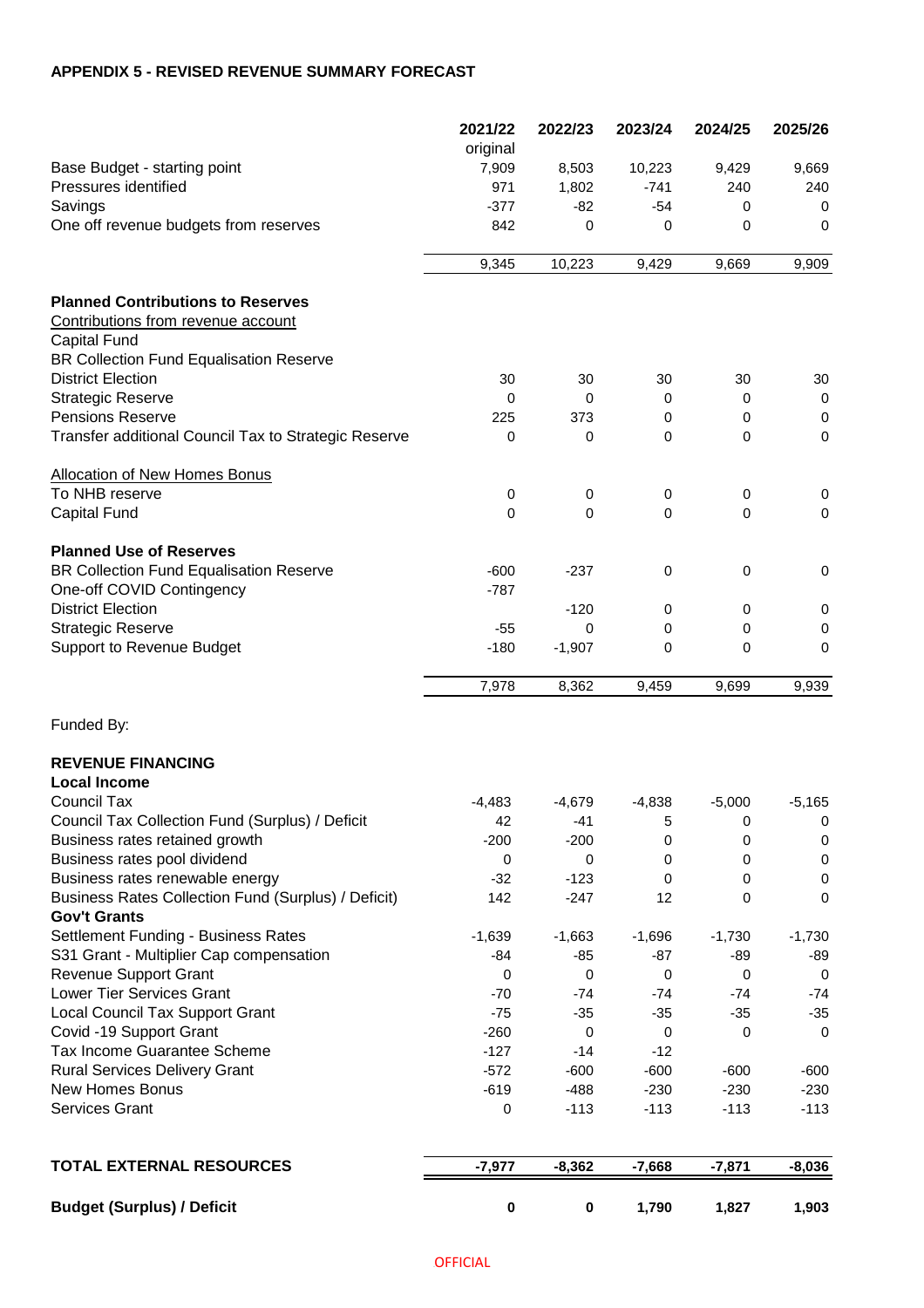| <b>Category / Scheme</b>                                 | 2021/22<br>2021/22<br>2021/22            |                  | 2022/23                            | 2023/24                  | 2024/25                  | <b>External</b><br><b>Total</b> |               | <b>Net RDC</b>          |               |
|----------------------------------------------------------|------------------------------------------|------------------|------------------------------------|--------------------------|--------------------------|---------------------------------|---------------|-------------------------|---------------|
|                                                          |                                          |                  |                                    |                          |                          |                                 |               | 2020-2025               |               |
|                                                          | <b>Revised</b><br><b>Budget</b><br>£'000 | Outturn<br>£'000 | <b>Estimate carry-fwd</b><br>£'000 | <b>Estimate</b><br>£'000 | <b>Estimate</b><br>£'000 | <b>Estimate</b><br>£'000        | Cost<br>£'000 | <b>Funding</b><br>£'000 | Cost<br>£'000 |
| Vehicle Replacement Programme                            | 1,788                                    | 1,433            | 355                                | 736                      | 45                       | 40                              | 2,609         | 0                       | 2,609         |
| <b>Trade Waste Equipment</b>                             | 33                                       | 4                | 29                                 |                          |                          |                                 | 33            | 0                       | 33            |
| Replacement of Garage Inspection pit                     | 50                                       | 160              | $-110$                             | 110                      |                          |                                 | 160           | $\Omega$                | 160           |
| Property Condition Survey: Investment/Operational Assets | 32                                       | 0                | 32                                 |                          |                          |                                 | 32            | 0                       | 32            |
| <b>Property Condition Survey: Leisure Facilities</b>     | $-4$                                     | 0                | $-4$                               | 4                        |                          |                                 | $\Omega$      | 0                       | $\mathbf 0$   |
| <b>Property Condition Survey: Milton Rooms</b>           | 216                                      | 200              | 16                                 |                          |                          |                                 | 216           | $\Omega$                | 216           |
| <b>Property Condition Survey: Depot</b>                  | 0                                        | 0                | $\mathbf 0$                        |                          |                          |                                 | 0             | $\Omega$                | $\mathbf 0$   |
| <b>Property Condition Survey: Public Conveniences</b>    | $\mathbf 0$                              | 26               | $-26$                              | 26                       |                          |                                 | 26            | $\Omega$                | 26            |
| <b>Property Condition Survey: Car Parks</b>              | 30                                       | 30               | 0                                  |                          |                          |                                 | 30            | $\Omega$                | 30            |
| <b>Property Condition Survey: Street Lights</b>          | 201                                      | 186              | 15                                 |                          |                          |                                 | 201           | $\Omega$                | 201           |
| Property Condition Survey: St. Leonard's Well            | 80                                       | 80               | 0                                  |                          |                          |                                 | 80            | $\Omega$                | 80            |
| Property Condition Survey: Waste Transfer Site           | 65                                       | 65               | $\mathbf 0$                        |                          |                          |                                 | 65            |                         | 65            |
| Property Condition Survey: Riverside View Play Area      | $\mathbf 0$                              | 35               | $-35$                              | 35                       |                          |                                 | 35            |                         | 35            |
| <b>Property Condition Survey: Unallocated</b>            | 42                                       | 70               | $-28$                              | 28                       | 17                       | 110                             | 197           | 0                       | 197           |
| Car Park Action Plan                                     | 50                                       | 0                | 50                                 | 50                       | 50                       |                                 | 150           | 0                       | 150           |
| Industrial Units - New Development                       | 2,290                                    | 8                | 2,282                              |                          |                          |                                 | 2,290         | $\mathbf 0$             | 2,290         |
| Milton Rooms - Grant towards building works              | 193                                      | 193              | 0                                  |                          |                          |                                 | 193           |                         | 193           |
| Milton Rooms - ringenced for business case               | 307                                      | 128              | 179                                |                          |                          |                                 | 307           |                         | 307           |
| Livestock market - ringfenced subject to business case   | 1,500                                    | 100              | 1,400                              | $-1,220$                 | 1,780                    | 90                              | 2,150         | 500                     | 1,650         |
| Ryedale House - Covid-safe Adjustments                   | 55                                       | 55               | $\pmb{0}$                          |                          |                          |                                 | 55            | 0                       | 55            |
| Malton and Norton Infrastructure                         | 350                                      | 166              | 184                                |                          |                          |                                 | 350           |                         | 350           |
| Community Facilities in Pickering                        | 200                                      | 200              | 0                                  |                          |                          |                                 | 200           |                         | 200           |
| Malton to Pickering Cycle Route                          | 670                                      | 609              | 61                                 | 48                       |                          |                                 | 718           | 643                     | 75            |
| IT Infrastucture Strategy                                | 477                                      | 286              | 191                                | 30                       |                          |                                 | 507           | 0                       | 507           |
| <b>Animal Welfare</b>                                    |                                          |                  |                                    | 45                       |                          |                                 | 45            |                         | 45            |
| <b>Cleaner Streets</b>                                   |                                          |                  |                                    | 60                       |                          |                                 | 60            |                         | 60            |
| Aff Hsg Init - Exception Sites Land Purchase             | 100                                      | 0                | 100                                |                          |                          |                                 | 100           | 100                     | 0             |
| Aff Hsg Init - Railway Tavern                            | 724                                      | 366              | 358                                |                          |                          |                                 | 724           | 724                     | $\Omega$      |
| Aff Hsg Init - Extended Programme Delivery               | 1,506                                    | 625              | 881                                | 863                      | 1,851                    |                                 | 4,220         | 2,832                   | 1,388         |
| Aff Hsg Init - Property Improvement Loans                | 75                                       | 20               | 55                                 | 70                       |                          |                                 | 145           | 0                       | 145           |
| Aff Hsg Init - Landlord Improvement Loans/Grants         | 50                                       | 0                | 50                                 |                          |                          |                                 | 50            | $\Omega$                | 50            |
| Private Sector Energy Efficiency Grants                  | 40                                       | 40               | 0                                  | 10                       |                          |                                 | 50            | 40                      | 10            |
| Private Sector Renewal - Disabled Facilities Grants      | 496                                      | 496              | $\pmb{0}$                          | 496                      | 496                      | 496                             | 1,984         | 1,984                   | $\mathbf 0$   |
| Community Housing Fund                                   | 289                                      | 0                | 289                                |                          |                          |                                 | 289           | 289                     | $\mathbf 0$   |
| Mortgage Rescue Scheme                                   | 21                                       | 0                | 0                                  |                          |                          |                                 | 0             | 0                       | $\mathbf 0$   |
| <b>Flooding Contigency</b>                               | 100                                      | 300              | $\pmb{0}$                          | 152                      |                          |                                 | 452           | $\Omega$                | 452           |
| Milton Rooms - additional capital bid                    |                                          |                  |                                    | 160                      |                          |                                 | 160           |                         | 160           |
|                                                          |                                          | 5,880            | 6,324                              | 1,703                    |                          |                                 |               |                         | 11,770        |

## **APPENDIX 6 - CAPITAL PROGRAMME RYEDALE DISTRICT COUNCIL - PROPOSED CAPITAL PROGRAMME 2021/21 TO 2024/25**

|                                                  | 2021/22         | 2021/22<br><b>Outturn</b> | 2021/22                                       | 2022/23  | 2023/24 | 2024/25     | Total  |
|--------------------------------------------------|-----------------|---------------------------|-----------------------------------------------|----------|---------|-------------|--------|
|                                                  | <b>Estimate</b> |                           | Estimate carry-fwd Estimate Estimate Estimate |          |         |             |        |
|                                                  | £'000           | £'000                     | £'000                                         | £'000    | £'000   | £'000       | £'000  |
| <b>External Grants and Contributions</b>         |                 |                           |                                               |          |         |             |        |
| Department Communities & Local Government (DCLG) | 785             | 496                       | 289                                           | 496      | 496     | 496         | 2,273  |
| <b>Energy Efficiency Grant</b>                   | 40              | 40                        | -0                                            |          |         |             | 40     |
| <b>Homes England Grant</b>                       | 504             |                           | 497                                           | 933      | 25      | $\mathbf 0$ | 1,462  |
| <b>Other Grants</b>                              | 628             | 609                       | 19                                            | 15       |         |             | 643    |
| <b>Developers Contributions</b>                  | 1,228           | 984                       | 244                                           | $\Omega$ | 966     | $\Omega$    | 2,194  |
| <b>Developers Contributions</b>                  |                 |                           |                                               | 280      | 220     |             | 500    |
| <b>Total External Grants and Contributions</b>   | 3,185           | 2,136                     | 1,049                                         | 1,724    | 1,707   | 496         | 7,112  |
| Borrowing - Finance Leases                       | 1,348           | 1,348                     | 0                                             | 736      | 45      | 40          | 2,169  |
| Borrowing - Temp Internal Borrowing              | 160             | 85                        | 75                                            | $\Omega$ | 35      | $\Omega$    | 195    |
| Long Term Debtors/Capital Receipts               | 125             | 20                        | 105                                           |          |         |             | 125    |
| Reserves                                         | 7,207           | 2,291                     | 5,095                                         | $-757$   | 2,452   | 200         | 9,281  |
| <b>TOTAL FUNDING OF CAPITAL PROGRAMME</b>        | 12,025          | 5,880                     | 6,324                                         | 1,703    | 4,239   | 736         | 18,882 |

## **CAPITAL PROGRAMME 2021/2022 TO 2024/25 - SUMMARY OF FUNDING**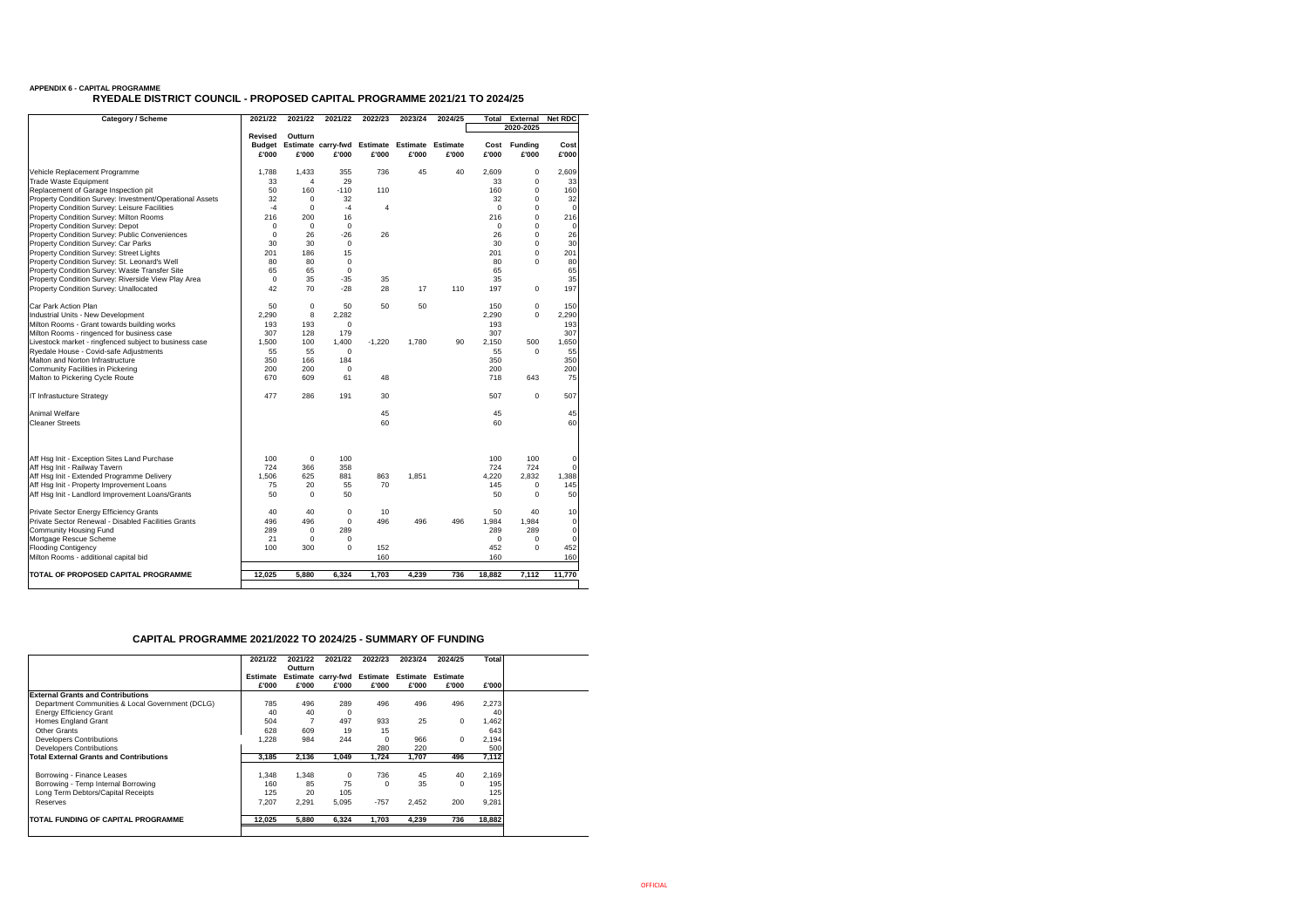### **APPENDIX 7 - GENERAL FUND SUMMARY**

| 2020/21<br><b>Actual</b> | 2021/22<br>Original | 2021/22<br><b>Revised</b> | <b>Service</b>                                        | 2022/23<br>Original |
|--------------------------|---------------------|---------------------------|-------------------------------------------------------|---------------------|
|                          | <b>Estimate</b>     | <b>Estimate</b>           |                                                       | <b>Estimate</b>     |
| £                        | £                   | £                         |                                                       | £                   |
|                          |                     |                           | <b>CENTRAL SERVICES</b>                               |                     |
| 1,055,642                | 1,292,340           | 1,292,340                 | Central Services to the Public                        | 1,221,630           |
| 1,997,954                | 1,979,270           | 2,040,120                 | Corporate & Democratic Core                           | 2,665,530           |
| 35,654                   | $-3,877$            | $-3,877$                  | <b>Non Distributed Costs</b>                          | $-2,719$            |
| $-7,019,320$             | 4,128,876           | 4,125,876                 | Other Operating Income & Expenditure                  | 1,986,325           |
| $-3,930,070$             | 7,396,609           | 7,454,459                 | <b>Total</b>                                          | 5,870,766           |
| 858,200                  | 769,960             |                           | 769,960 CULTURAL & RELATED SERVICES                   | 798,230             |
| 3,806,184                | 3,274,082           |                           | 3,279,492 ENVIRONMENTAL & REGULATORY SERVICES         | 3,630,037           |
| 1,362,922                | 1,610,430           |                           | 1,610,430 PLANNING SERVICES                           | 1,915,950           |
| $-57,985$                | $-341,290$          |                           | -341,290 HIGHWAYS & TRANSPORT SERVICES                | $-455,230$          |
| 1,248,915                | 1,373,196           |                           | 1,373,196 HOUSING SERVICES                            | 1,478,656           |
| 3,288,166                | 14,082,987          | 14,146,247                |                                                       | 13,238,409          |
| 3,454,647                | $-7,828,561$        |                           | -7,891,821 CONTRIBUTIONS TO/(FROM) EARMARKED RESERVES | $-6,200,000$        |
| 6,742,813                | 6,254,426           |                           | 6,254,426   TOTAL NET EXPENDITURE                     | 7,038,409           |
|                          |                     |                           |                                                       |                     |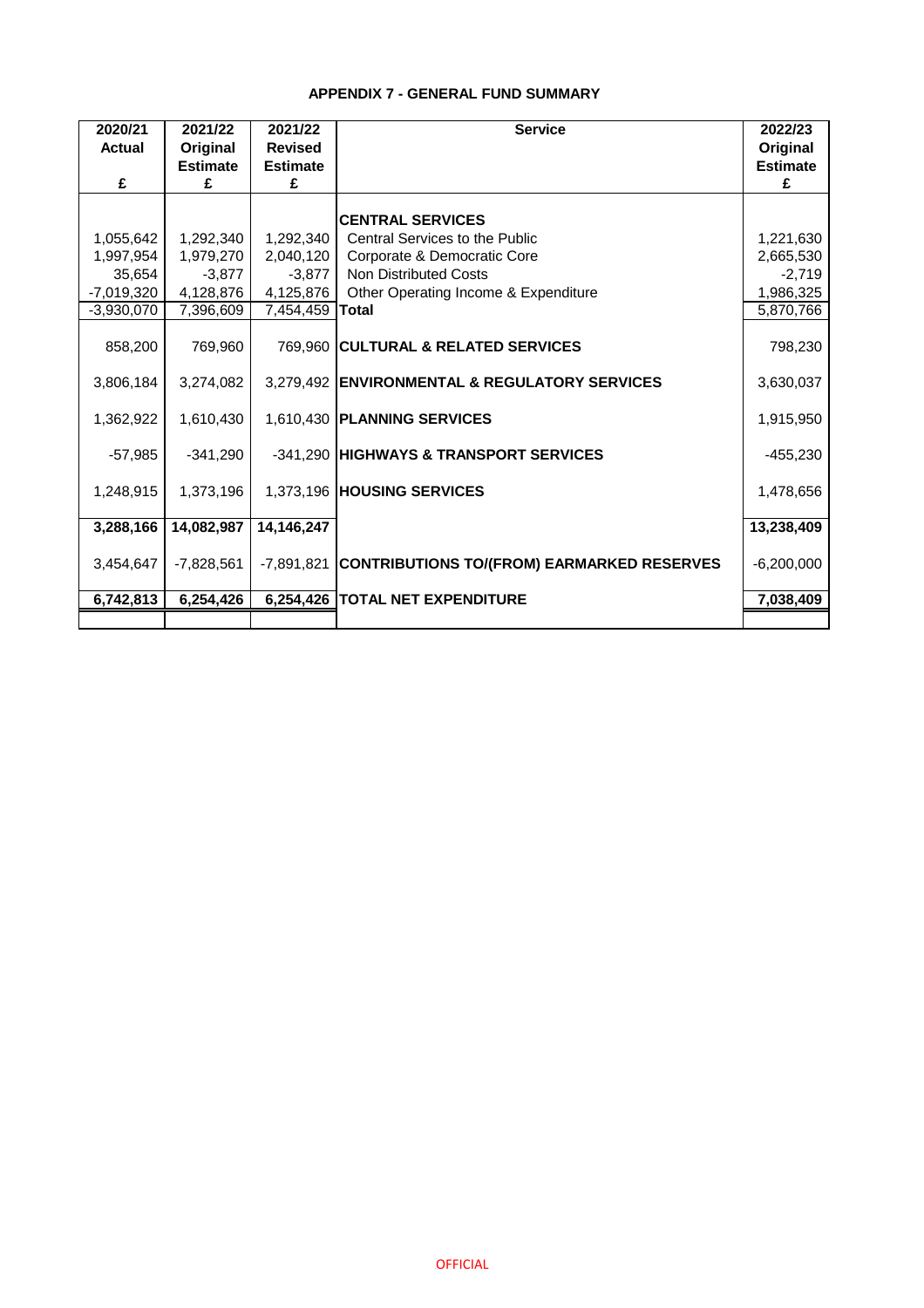### **APPENDIX 8 - DETAILS OF NET EXPENDITURE**

| 2020/21<br><b>Actual</b>      | 2021/22<br>Original<br><b>Estimate</b> | 2021/22<br><b>Revised</b><br><b>Estimate</b> | <b>Division / Subdivision of Service</b>                                                                                                  | 2022/23<br>Original<br><b>Estimate</b> |
|-------------------------------|----------------------------------------|----------------------------------------------|-------------------------------------------------------------------------------------------------------------------------------------------|----------------------------------------|
| £                             | £                                      | £                                            |                                                                                                                                           | £                                      |
|                               |                                        |                                              | <b>CENTRAL SERVICES TO THE PUBLIC</b>                                                                                                     |                                        |
| 112,003                       | 127,770                                |                                              | 127,770 General Grants, Bequests & Donations                                                                                              | 133,240                                |
| 176,721                       | 315,940                                |                                              | 315,940 Emergency Planning                                                                                                                | 140,670                                |
| 194,492<br>$-96,715$          | 165,020                                | 165,020                                      | <b>Local Tax Collection</b><br>Local Council Tax Support Scheme<br><b>Council Tax Benefits</b>                                            | 183,700                                |
| 288,612                       | 274,760                                | 274,760                                      | <b>Council Tax Collection</b>                                                                                                             | 296,380                                |
| $-15,980$                     | 54,930<br>494,710                      | 54,930                                       | Non-Domestic Rates Collection<br><b>Sub Total</b>                                                                                         | 69,830                                 |
| 370,409                       |                                        | 494,710                                      |                                                                                                                                           | 549,910                                |
| 148,646<br>173,051<br>321,697 | 150,360<br>222,560<br>372,920          | 150,360<br>222,560                           | <b>Elections</b><br><b>Conducting Elections</b><br><b>Registration of Electors</b><br>372,920 Sub Total                                   | 150,280<br>224,580<br>374,860          |
|                               |                                        |                                              |                                                                                                                                           |                                        |
| 74,812                        | $-19,000$                              |                                              | -19,000   Local Land Charges                                                                                                              | 22,950                                 |
| 1,055,642                     | 1,292,340                              | 1,292,340                                    | <b>Total Central Services to the Public</b>                                                                                               | 1,221,630                              |
|                               |                                        |                                              | <b>CORPORATE &amp; DEMOCRATIC CORE</b>                                                                                                    |                                        |
| 1,102,773                     | 1,126,190                              | 1,187,040                                    | <b>Corporate Management</b>                                                                                                               | 1,709,780                              |
| 895,181                       | 853,080                                |                                              | 853,080 Democratic Representation & Management                                                                                            | 955,750                                |
| 1,997,954                     | 1,979,270                              | 2,040,120                                    | Total Corporate & Democratic Core                                                                                                         | 2,665,530                              |
|                               |                                        |                                              | <b>NON DISTRIBUTED COSTS</b><br><b>Non Distributed Costs</b>                                                                              |                                        |
| 35,654                        | $-3,877$                               | $-3,877$                                     | <b>Costs of Unused Shares of Assets</b>                                                                                                   | $-2,719$                               |
| 35,654                        | $-3,877$                               | $-3,877$                                     | <b>Total Non Distributed Costs</b>                                                                                                        | $-2,719$                               |
|                               |                                        |                                              | <u>OTHER OPERATING INCOME &amp; EXPENDITURE</u>                                                                                           |                                        |
| 58,381                        | 65,200                                 |                                              | 62,200 External Interest Payable                                                                                                          | 70,470                                 |
| $-177,040$<br>26,339          | $-55,000$<br>$-1,600$                  | $-55,000$<br>$-1,600$                        | Interest & Investment Income<br>Interest & Investment Income<br><b>Investment Property</b>                                                | $-80,000$<br>31,220                    |
| $-150,701$                    | $-56,600$                              |                                              | $-56,600$ Sub Total                                                                                                                       | $-48,780$                              |
| 24,000                        | 30,500                                 |                                              | 30,500   Impairment Losses on Financial Instruments                                                                                       | 30,500                                 |
| 320,000                       | 390,000                                |                                              | 390,000 Pensions Interest Cost & Expected Return on Assets                                                                                | 320,000                                |
| $-1,935,000$                  |                                        |                                              | <b>Pensions Actuarial Gains &amp; Losses</b>                                                                                              |                                        |
| 34,875                        |                                        |                                              | <b>Surplus or Deficit on Revaluation of PP&amp;E Assets</b>                                                                               |                                        |
| 17,355<br>5,258               | $-421,882$                             | $-421,882$                                   | Other Corporate Costs & Operating Expenditure<br><b>General Financial Provisions</b><br>Capital Receipts Unattached to Non Current Assets | $-510,265$                             |
| 12,097                        | $-421,882$                             |                                              | $-421,882$ Sub Total                                                                                                                      | $-510,265$                             |
| $-2,734,850$                  | $-1,723,072$                           |                                              | -1,723,072   Non Ringfenced Government Grants                                                                                             | $-1,323,890$                           |
| $-2,648,122$                  | 5,844,730                              |                                              | 5,844,730 Adjs between Accounting & Funding under Regulations                                                                             | 3,448,290                              |
| $-7,019,320$                  | 4,128,876                              |                                              | 4,125,876 Total Other Operating Income & Expenditure                                                                                      | 1,986,325                              |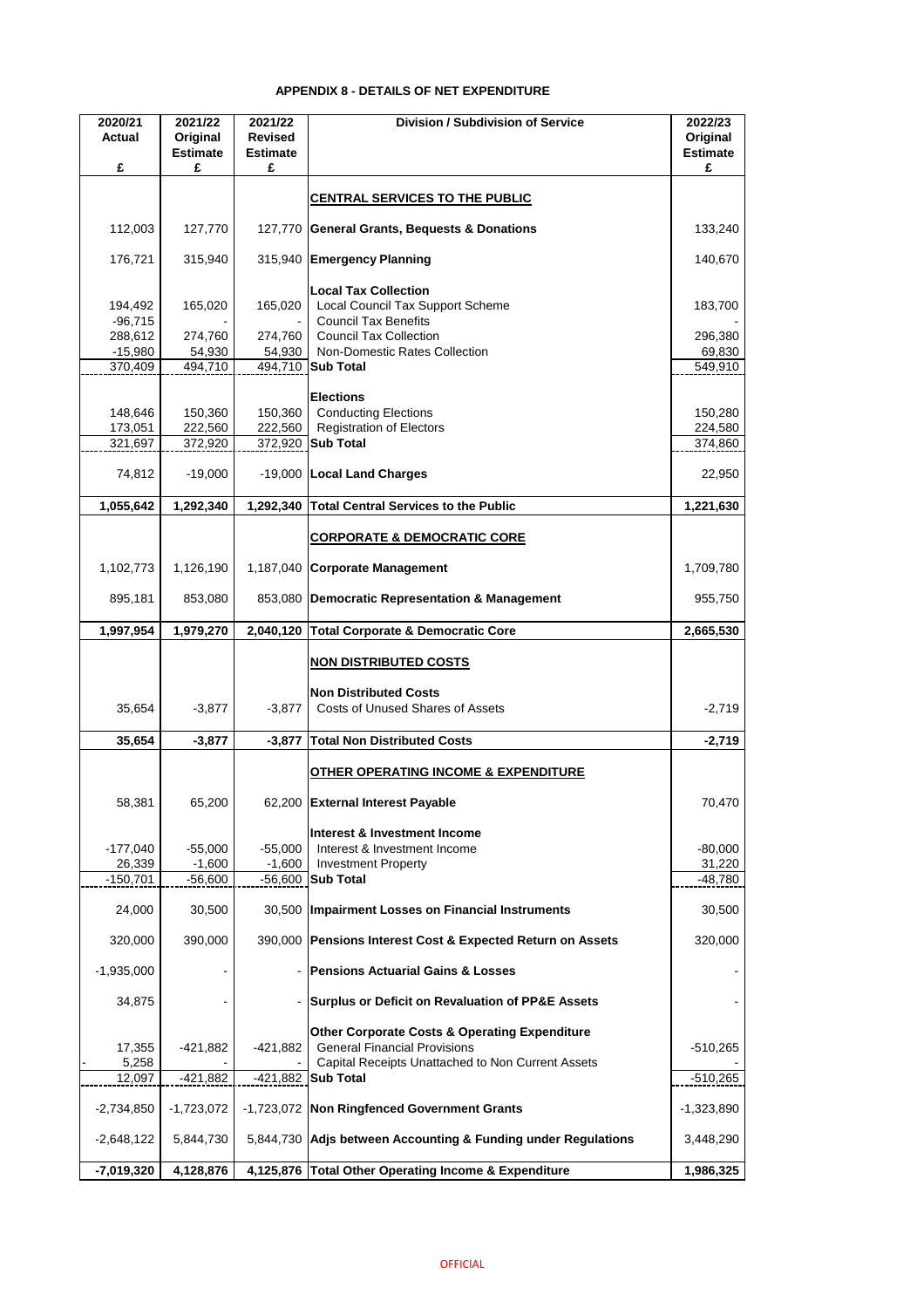## **APPENDIX 8 - DETAILS OF NET EXPENDITURE (CONTINUED)**

| 2020/21<br><b>Actual</b> | 2021/22<br>Original  | 2021/22<br><b>Revised</b> | <b>Division / Subdivision of Service</b>                                        | 2022/23<br>Original  |
|--------------------------|----------------------|---------------------------|---------------------------------------------------------------------------------|----------------------|
| £                        | <b>Estimate</b><br>£ | <b>Estimate</b><br>£      |                                                                                 | <b>Estimate</b><br>£ |
|                          |                      |                           | <b>CULTURAL &amp; RELATED SERVICES</b>                                          |                      |
|                          |                      |                           |                                                                                 |                      |
| 47,194                   | 50,110               | 50,110                    | <b>Culture &amp; Heritage</b><br><b>Museums &amp; Galleries</b>                 | 58,010               |
| 60,891                   | 60,040               | 60,040                    | Arts Development & Support                                                      | 67,710               |
| 108,085                  | 110,150              | 110,150                   | <b>Sub Total</b>                                                                | 125,720              |
|                          |                      |                           |                                                                                 |                      |
| 108,139                  | 98,430               | 98,430                    | <b>Open Spaces</b><br><b>Community Parks &amp; Open Spaces</b>                  | 106,640              |
|                          |                      |                           |                                                                                 |                      |
| 73,669                   | 74,170               | 74,170                    | <b>Recreation &amp; Sport</b><br><b>Community Centres &amp; Public Halls</b>    | 57,690               |
| 445,041                  | 370,300              | 370,300                   | Indoor Sports & Recreation Facilities                                           | 379,710              |
| 33,631                   | 8,210                | 8,210                     | <b>Outdoor Sports &amp; Recreation Facilities</b>                               | 8,460                |
| 8,347                    | 6,060                | 6,060                     | Sports Development & Community Recreation                                       | 6,210                |
| 560,688                  | 458,740              | 458,740                   | <b>Sub Total</b>                                                                | 452,070              |
|                          |                      |                           |                                                                                 |                      |
| 76,342                   | 102,640              | 102,640                   | <b>Tourism</b><br>Tourism Policy, Marketing & Development                       | 113,800              |
| 4,946                    |                      |                           | <b>Visitors Centres</b>                                                         |                      |
| 81,288                   | 102,640              | 102,640                   | <b>Sub Total</b>                                                                | 113,800              |
|                          |                      |                           |                                                                                 |                      |
| 858,200                  | 769,960              | 769,960                   | <b>Total Cultural &amp; Related Services</b>                                    | 798,230              |
|                          |                      |                           | <b>ENVIRONMENTAL &amp; REGULATORY SERVICES</b>                                  |                      |
|                          |                      |                           |                                                                                 |                      |
| $-1,200$                 | 50,480               | 50,480                    | <b>Cemetery, Cremation &amp; Mortuary Services</b><br><b>Closed Churchyards</b> | 21,090               |
|                          |                      |                           |                                                                                 |                      |
| 47,001                   | 40,010               |                           | 45,420 Community Safety (Crime Reduction)                                       | 38,500               |
|                          |                      |                           |                                                                                 |                      |
| 47,198                   |                      |                           | <b>Community Safety (Safety Services)</b>                                       | 2,010                |
|                          |                      |                           | <b>Flood Defence &amp; Land Drainage</b>                                        |                      |
| 41,986                   | 27,210               | 27,210                    | Defences Against Flooding                                                       | 28,940               |
| 99,327                   | 100,520              | 100,520                   | Land Drainage & Related Work                                                    | 106,990              |
| 141,313                  | 127,730              | 127,730                   | <b>Sub Total</b>                                                                | 135,930              |
|                          |                      |                           | <b>Recycling</b>                                                                |                      |
| 1,089,327                | 804,580              | 804,580                   | <b>Recycling Collection</b>                                                     | 925,600              |
|                          |                      |                           |                                                                                 |                      |
|                          |                      |                           | <b>Regulatory Services</b>                                                      |                      |
| 5,614                    | $-8,410$             | $-8,410$                  | Alcohol & Entertainment Licensing                                               | $-14,550$            |
| 102,518                  | 116,480              | 116,480                   | Animal & Public Health                                                          | 167,970              |
| 106,705<br>128,521       | 186,956<br>118,510   | 186,956<br>118,510        | <b>Environmental Protection</b><br><b>Food Safety</b>                           | 213,962<br>153,200   |
| 31,661                   | 37,120               | 37,120                    | Health & Safety                                                                 | 48,270               |
| 6,758                    | 7,250                | 7,250                     | <b>Infectious Disease Control</b>                                               | 9,670                |
| 108,091                  | 167,369              | 167,369                   | Pest Control                                                                    | 150,749              |
| 211,025                  | 248,647              | 248,647                   | <b>Public Conveniences</b>                                                      | 236,706              |
| 29,021                   | 44,100               | 44,100                    | <b>Taxi Licensing</b>                                                           | 30,300               |
| 100,851                  | 81,440               | 81,440                    | <b>Water Safety</b>                                                             | 108,960              |
| 52,424                   | 43,630               | 43,630                    | Noise & Nuisance                                                                | 52,820               |
| 883,189                  | 1,043,092            | 1,043,092                 | <b>Sub Total</b>                                                                | 1,158,057            |
| 597,690                  | 491,330              |                           | 491,330 Street Cleansing                                                        | 552,710              |
|                          |                      |                           |                                                                                 |                      |
|                          | $-6,630$             | $-6,630$                  | <b>Trade Waste</b><br><b>Trade Waste Collection</b>                             |                      |
| 101,241                  |                      |                           |                                                                                 | $-21,880$            |
|                          |                      |                           | <b>Waste Collection</b>                                                         |                      |
| 900,425                  | 723,490              | 723,490                   | <b>Household Waste Collection</b>                                               | 818,020              |
|                          |                      |                           |                                                                                 |                      |
| 3,806,184                | 3,274,082            | 3,279,492                 | <b>Total Environmental &amp; Regulatory Services</b>                            | 3,630,037            |

**APPENDIX 8 - DETAILS OF NET EXPENDITURE (CONTINUED)**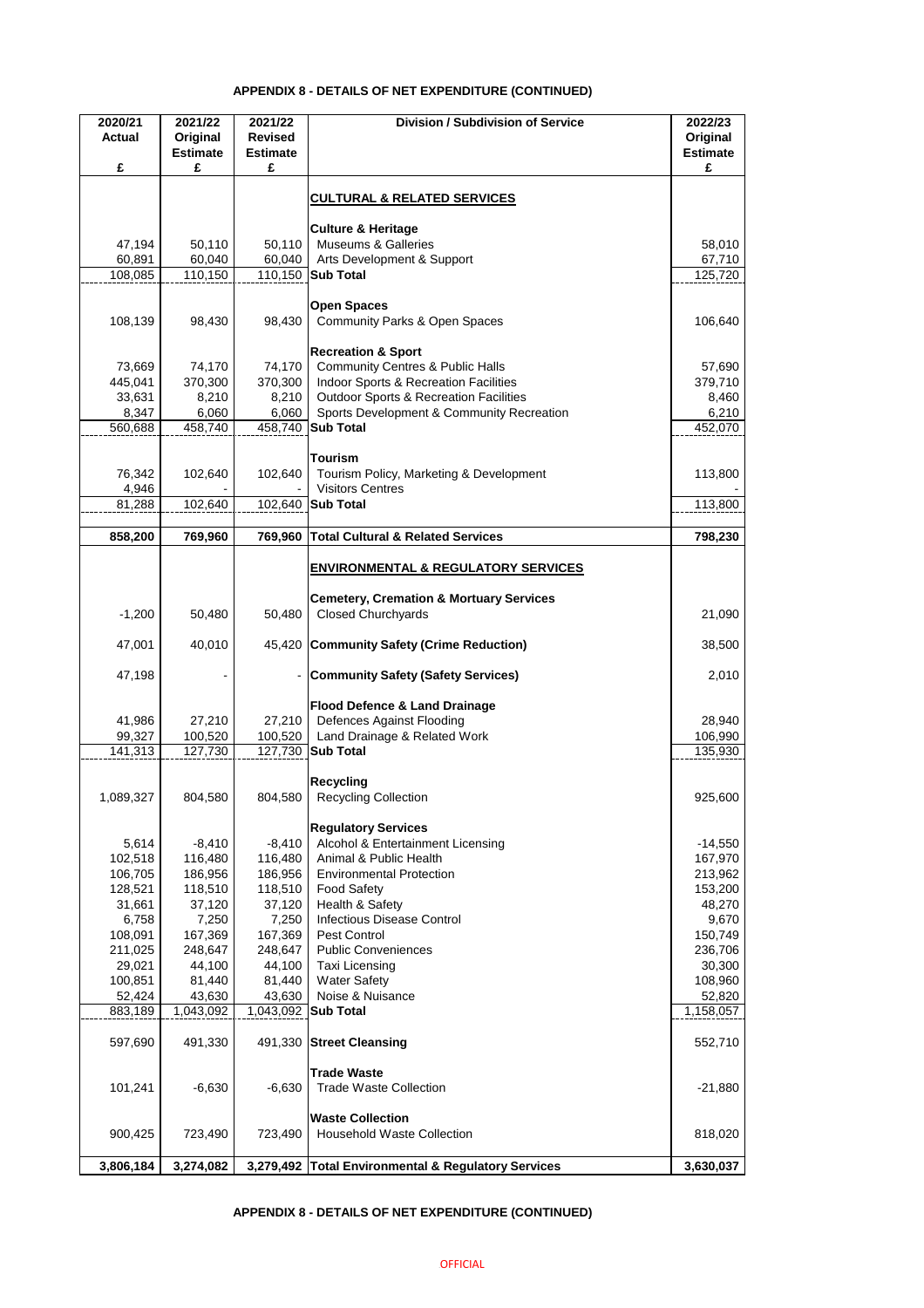| 2020/21           | 2021/22                     | 2021/22                           | <b>Division / Subdivision of Service</b>                                    | 2022/23                     |
|-------------------|-----------------------------|-----------------------------------|-----------------------------------------------------------------------------|-----------------------------|
| <b>Actual</b>     | Original<br><b>Estimate</b> | <b>Revised</b><br><b>Estimate</b> |                                                                             | Original<br><b>Estimate</b> |
| £                 | £                           | £                                 |                                                                             | £                           |
|                   |                             |                                   |                                                                             |                             |
|                   |                             |                                   | <b>PLANNING SERVICES</b>                                                    |                             |
|                   |                             |                                   |                                                                             |                             |
|                   |                             |                                   | <b>Building Control</b>                                                     |                             |
| 26,465            | 68,000                      | 68,000<br>31,990                  | <b>Building Regulations</b>                                                 | 72,080                      |
| 467<br>26,932     | 31,990<br>99,990            | 99,990                            | <b>Other Building Control Work</b><br><b>Sub Total</b>                      | 29,650<br>101,730           |
|                   |                             |                                   |                                                                             |                             |
|                   |                             |                                   | <b>Business Support</b>                                                     |                             |
| 8,884             | 19,500                      | 19,500                            | Grants/Loans & Guarantees                                                   | 21,350                      |
| 84,399            | 85,490                      | 85,490                            | <b>Premises Development</b>                                                 | 102,220                     |
| 41,857            | 76,510                      | 76,510                            | Support to Business & Enterprise                                            | 91,500                      |
| 135,140           | 181,500                     | 181,500                           | <b>Sub Total</b>                                                            | 215,070                     |
|                   |                             |                                   |                                                                             |                             |
| 5,598             | 103,630                     |                                   | 103,630 Community Development                                               | 276,220                     |
|                   |                             |                                   |                                                                             |                             |
|                   |                             |                                   | <b>Development Control</b><br>Advice                                        |                             |
| 204,461<br>39,194 | 165,960<br>84,710           | 165,960<br>84,710                 | Dealing with Applications                                                   | 212,370<br>66,350           |
| 162,397           | 149,270                     | 149,270                           | Enforcement                                                                 | 179,240                     |
| 406,052           | 399,940                     | 399,940                           | <b>Sub Total</b>                                                            | 457,960                     |
|                   |                             |                                   |                                                                             |                             |
|                   |                             |                                   | <b>Economic Development</b>                                                 |                             |
| 23,929            | 2,430                       | 2,430                             | <b>Market Undertakings</b>                                                  | 6,590                       |
| 446,181           | 304,740                     | 304,740                           | Promotion & Marketing of the Area                                           | 378,790                     |
| 470,110           | 307,170                     | 307,170                           | <b>Sub Total</b>                                                            | 385,380                     |
|                   |                             |                                   |                                                                             |                             |
|                   |                             |                                   | <b>Environmental Initiatives</b>                                            |                             |
| 59,116            | 78,070                      | 78,070                            | <b>Environmental Initiatives General</b>                                    | 87,230                      |
|                   |                             |                                   |                                                                             |                             |
| 6,489             | 6,770                       | 6,770                             | <b>Planning Policy</b><br><b>Conservation &amp; Listed Buildings Policy</b> | 7,950                       |
| 20,985            | 205,840                     | 205,840                           | <b>Local Development Framework</b>                                          | 118,280                     |
| 232,500           | 227,520                     | 227,520                           | <b>Local Plans General</b>                                                  | 266,130                     |
| 259,974           | 440,130                     | 440,130                           | <b>Sub Total</b>                                                            | 392,360                     |
|                   |                             |                                   |                                                                             |                             |
| 1,362,922         | 1,610,430                   | 1,610,430                         | <b>Total Planning Services</b>                                              | 1,915,950                   |
|                   |                             |                                   |                                                                             |                             |
|                   |                             |                                   | <b>HIGHWAYS &amp; TRANSPORT SERVICES</b>                                    |                             |
|                   |                             |                                   |                                                                             |                             |
|                   |                             |                                   | <b>Parking Services</b>                                                     |                             |
| $-100,236$        | $-387,770$                  | $-387,770$                        | <b>Off-Street Parking</b>                                                   | $-506,360$                  |
|                   |                             |                                   | <b>Public Transport</b>                                                     |                             |
| 42,251            | 46,480                      | 46,480                            | <b>Support to Operators</b>                                                 | 51,130                      |
|                   |                             |                                   |                                                                             |                             |
| $-57,985$         | $-341,290$                  |                                   | -341,290 Total Highways & Transport Services                                | $-455,230$                  |

**APPENDIX 8 - DETAILS OF NET EXPENDITURE (CONTINUED)**